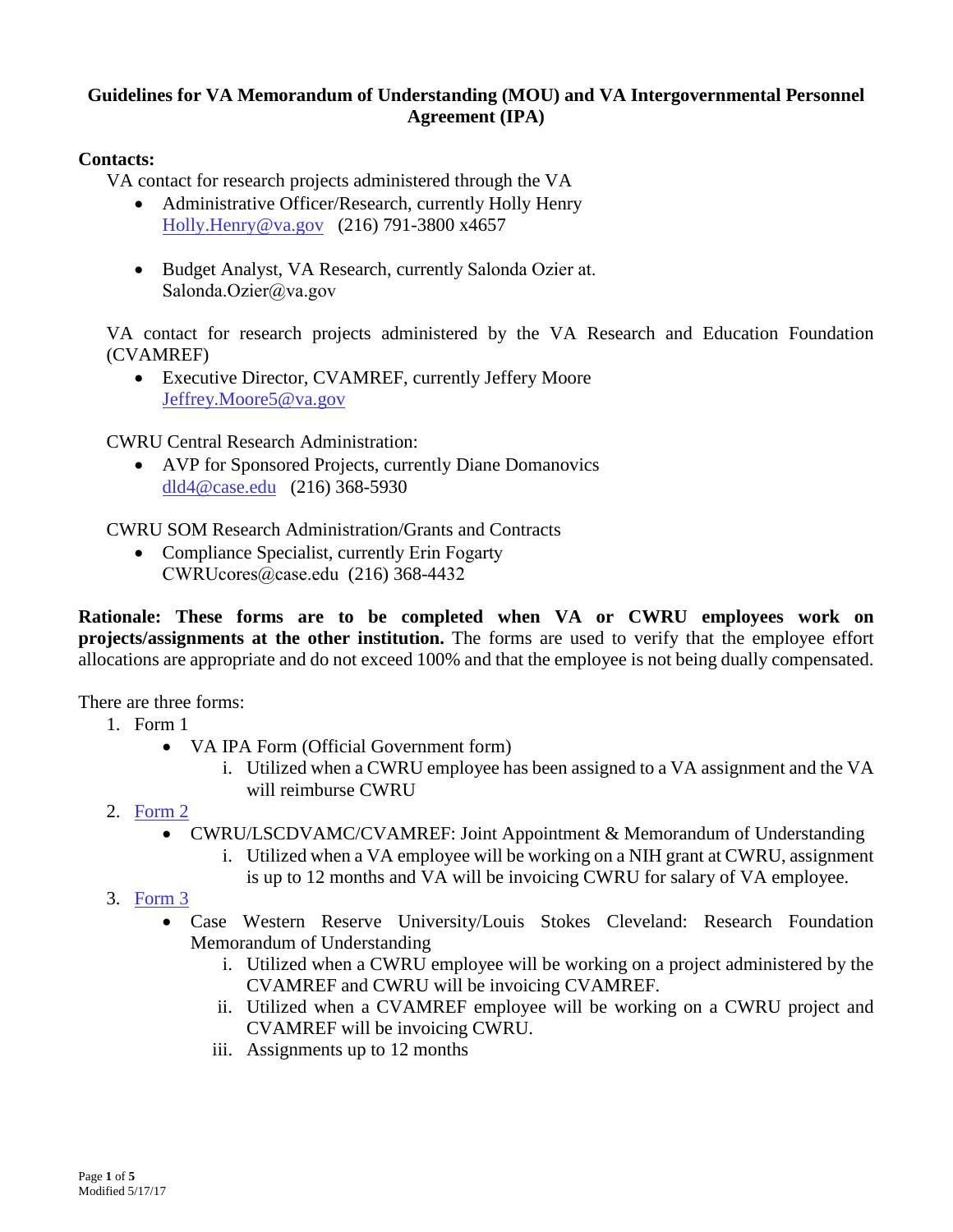# **1. IPA Form 1 (Official form required by US Government)**

This form is utilized when a **CWRU employee** has been **assigned to a VA assignment and VA will reimburse CWRU** for the employee's effort on the project.

Process for completion:

- a. The IPA form is to be completed by VA Principal Investigator with input from administrator or manager of CWRU employee's department/unit. The form is to be sent to the VA budget analyst (currently [Stephen.Kesterson@va.gov\)](mailto:Stephen.Kesterson@va.gov) for review before routing through CWRU for signatures. The VA Budget Analyst will initial form and/or return with comments/suggested changes.
- b. The form will then be sent to the CWRU employee for signature.
- c. The CWRU employee will sign the form and return it to his/her administrator.
- d. The department administrator will complete a funding proposal (FP) in SPARTA. The IPA will be uploaded to the FP. The budget will match the information on the IPA.
- e. The PI of the FP will be the person assigned to the VA's supervisor for non-faculty assignment and will be the faculty member if he/she is assigned to the VA.
- f. Office of Grants and Contracts for the School of Medicine or OSPA for all other schools and colleges will sign the form.
- g. The appropriate pre-award office will route the IPA to the VA for signature.
- h. The Administrative Officer/Research or the Budget Analyst (currently Holly Henry/Stephen Kesterson) will work with VA HR office to get VA Institutional Official signature and will return the IPA back to the appropriate pre-award office
- i. The fully executed IPA will be uploaded to the FP by the appropriate pre-award office and the speedtype will be created.
- j. OSPA will invoice the VA.

Required signatures:

- 1. CWRU employee assigned to the VA.
- 2. CWRU Institutional Official
	- a. For all schools excluding SOM Office of Sponsored Projects Administration
	- b. For SOM: Office of Grants and Contracts
- 3. VA Institutional Official

Guidelines for use of IPA

- CWRU employee must be a US Citizen or hold a green card.
- An IPA may be set up for up to two years and may be renewed for two more years. Then a one year break is required before a new agreement can be set up.
- IPA must be set up in advance and generally takes four weeks to process through VA once CWRU staff submit the signed form.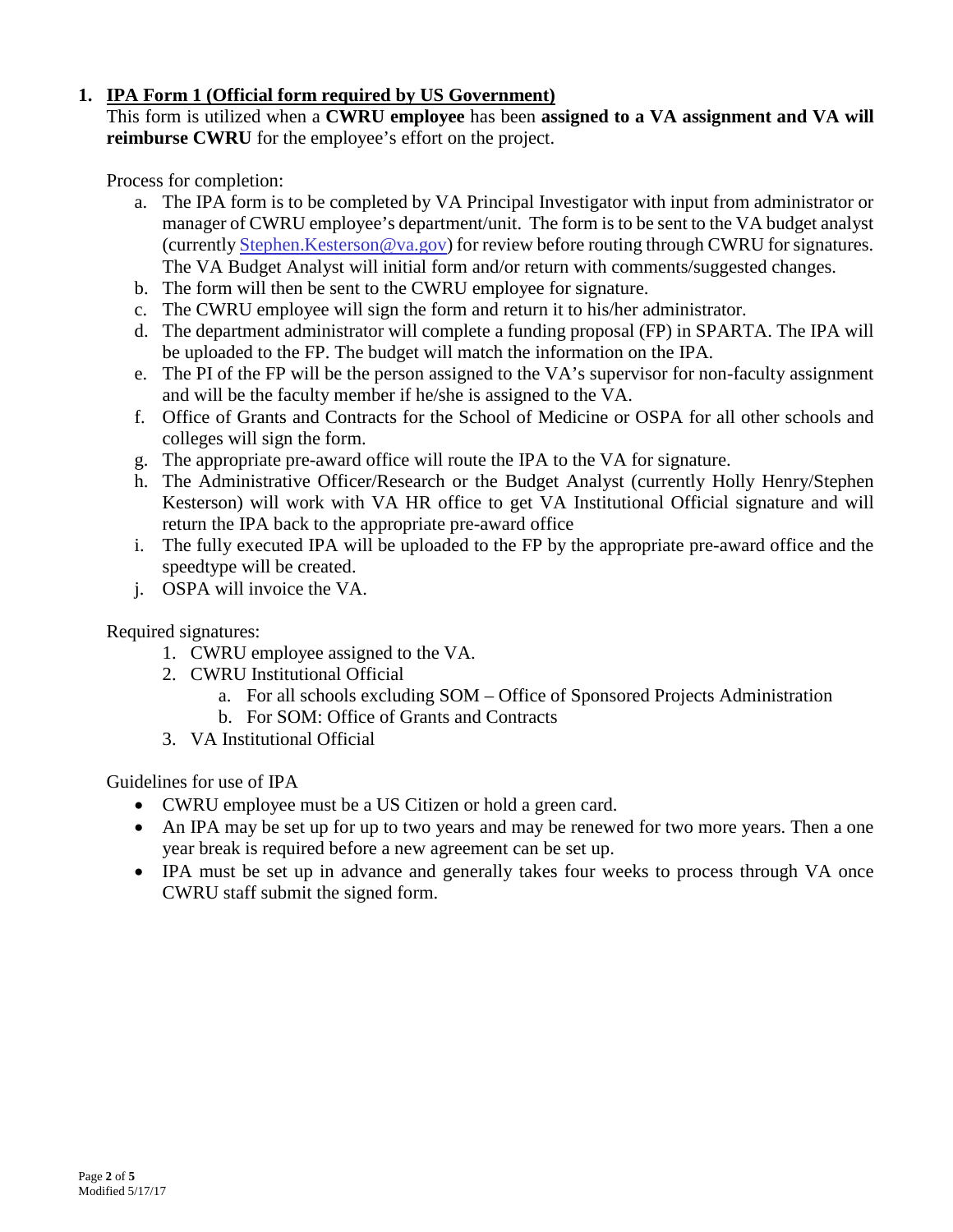### **2. Form 2-VA MOU Form [for VA Staff Named on CWRU Sponsored Projects](http://www.case.edu/research/media/caseedu/research/documents/award-management/VA-Form-2.pdf)**

This form is used when a VA staff member is assigned to a CWRU sponsored project and CWRU will reimburse VA for the employee effort on the project.

### **Process for completion when VA staff are on CWRU research project.**

- a. Form is initiated by the PI of the CWRU administered grant.
- b. PI indicates portion of effort of VA staff member on CWRU grant. PI must include grant speedtype number on the MOU.
- c. VA administration completes/indicates effort on VA based projects.
- d. PI signs the form.
- e. VA staff member named on form signs the form.
- f. Other VA personnel sign the form. (Generally, VA PI and VA ACOS/R)
- g. The form is returned to the administrator/manager of the department/unit managing the CWRU grant.
- h. The administrator/manager sends the VA MOU as an attachment in an email to somresadmin@case.edu (SOM projects) and resadm@case.edu (all other projects). The administrator will include a message verifying that there are funds available on the named grant to pay for the VA staff member's support. This message will be copied to the PI.
- k. Office of Grants and Contracts for the School of Medicine or OSPA for all other schools and colleges will sign the form.
- i. The appropriate pre-award office will upload the signed form to the FP for the project in order to maintain a record of the MOU and will return the signed form to the VA Budget Analyst (currently Stephen Kesterson) at the VA.
- j. VA will send invoices to DA of the project who will process for payment.

### **Required signatures when the MOU is for a VA employee:**

- 1. At the VA
	- a. VA Employee
	- b. VA Institutional Official: Associate Chief of Staff for Research (ACOS/R) for VA research staff only
	- c. VA Principal Investigator of VA staff member
- 2. At CWRU
	- a. CWRU Department Chair
	- b. PI of CWRU Grant
	- c. Research Administration Office
		- i. All schools excluding SOM: Office of Sponsored Projects Administration
		- ii. For SOM: Office of Grants and Contracts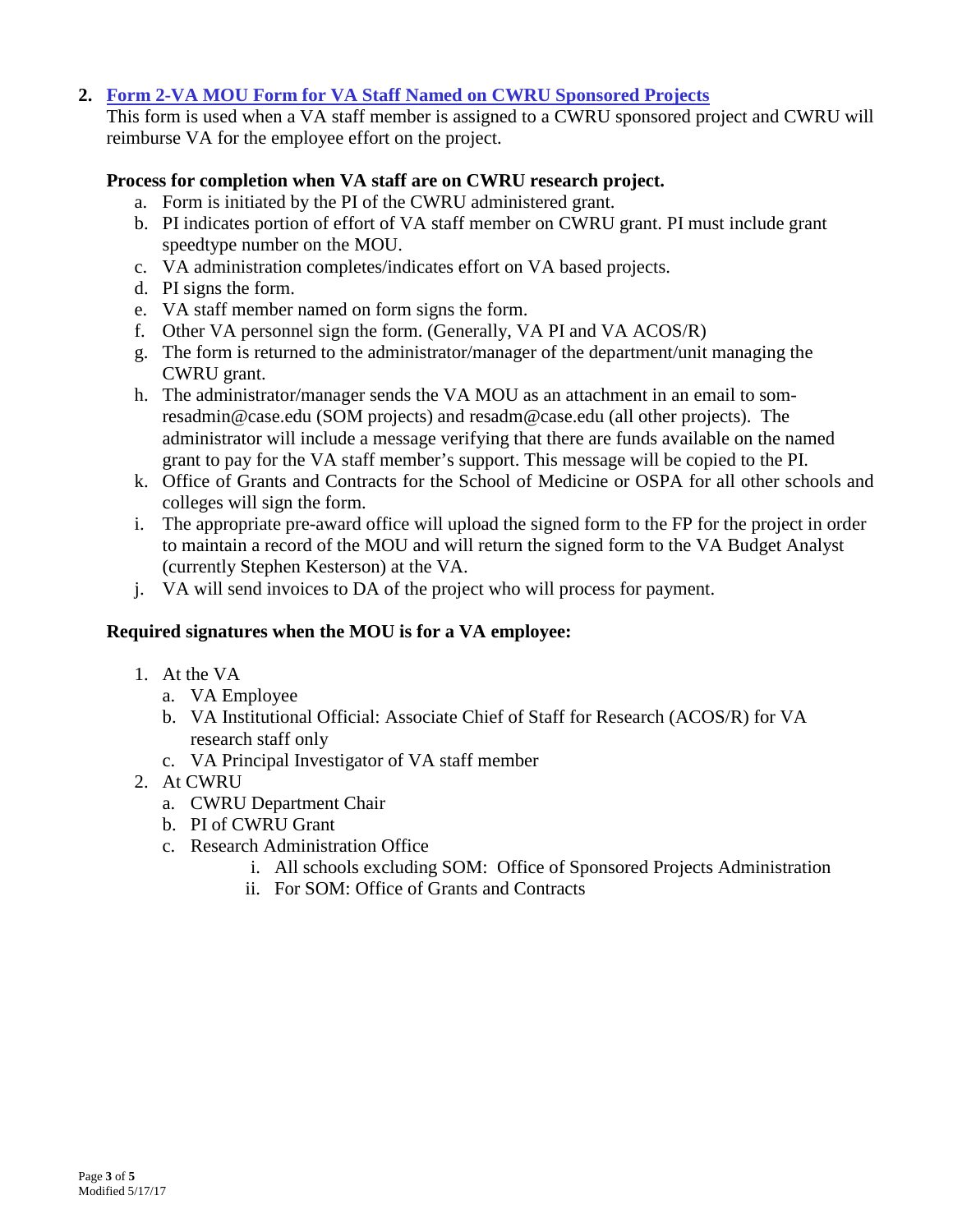#### **3. [VA MOU Form for Cleveland VA Medical Research](http://www.case.edu/research/media/caseedu/research/documents/award-management/VA-Form-3.pdf) and Education Foundation (CVAMREF)**

- A. Utilized when a CWRU employee will be working on a project administered by the CVAMREF and CWRU will be to be invoicing CVAMREF.
- B. Utilized when a CVAMREF employee will be working on CWRU project and CVAMREF will be to be invoicing CWRU.

Both types of MOU will utilize Form 3.

- **A. Process for completion when CWRU staff is on CVAMREF project research project.**
	- 1. Form is initiated by the PI of the CVAMREF administered grant.
	- 2. PI indicates portion of effort of CWRU staff member on VA grant.
	- 3. Cleveland VA Medical Research and Education Foundation Director completes/indicates effort on VA based projects.
	- 4. Other VA personnel sign the form, if VA funded project is listed in addition to CVAMREF administered project.
	- 5. PI signs the form.
	- 6. CWRU staff member named on form signs the form.
	- 7. The form is returned to the administrator/manager of the department/unit employing the CWRU employee.
	- 8. The department administrator will complete a funding proposal (FP) in SPARTA. The budget will match the staff person's salary. The budget will match the information on the MOU.
	- 9. The PI of the FP will be the person assigned to the VA's supervisor for non-faculty assignment and will be the faculty member if he/she is assigned to the VA.
	- 10. The administrator/manager completes an FP and attaches the MOU for the CVAMREF.
	- 11. The PI of the FP will be the person assigned to the CVAMREF supervisor for non-faculty assignment and will be the faculty member if he/she is assigned to the VA.
	- 12. The fully executed form will be attached to FP and sent to Executive Director of the CVAMREF (currently Jeffrey.Moore5@va.gov) at the VA.
	- 13. Office of Grants and Contracts for the School of Medicine or OSPA for all other schools and colleges will sign the form.
	- 14. The appropriate pre-award office will route the MOU to the VA for signature.
	- 15. Executive Director of the CVAMREF (currently Jeffrey.Moore5@va.gov) will work with VA HR office to get VA Institutional Official signature and will return the MOU back to the appropriate pre-award office
	- 16. The fully executed MOU (and IPA) will be uploaded to the FP by the appropriate pre- award office and the speedtype will be created.
	- 17. OSPA will invoice the VA.

### **Required signatures when the MOU is between CWRU and the CVAMREF for a CWRU employee on a CVAMREF project:**

- 1. At Cleveland VA Medical Research and Education Foundation:
	- a. Director of Cleveland VA Medical Research and Education Foundation
	- b. VA PI of Project
- 2. At CWRU
	- a. CWRU employee
	- b. Department Chair
	- c. Research Administration Office